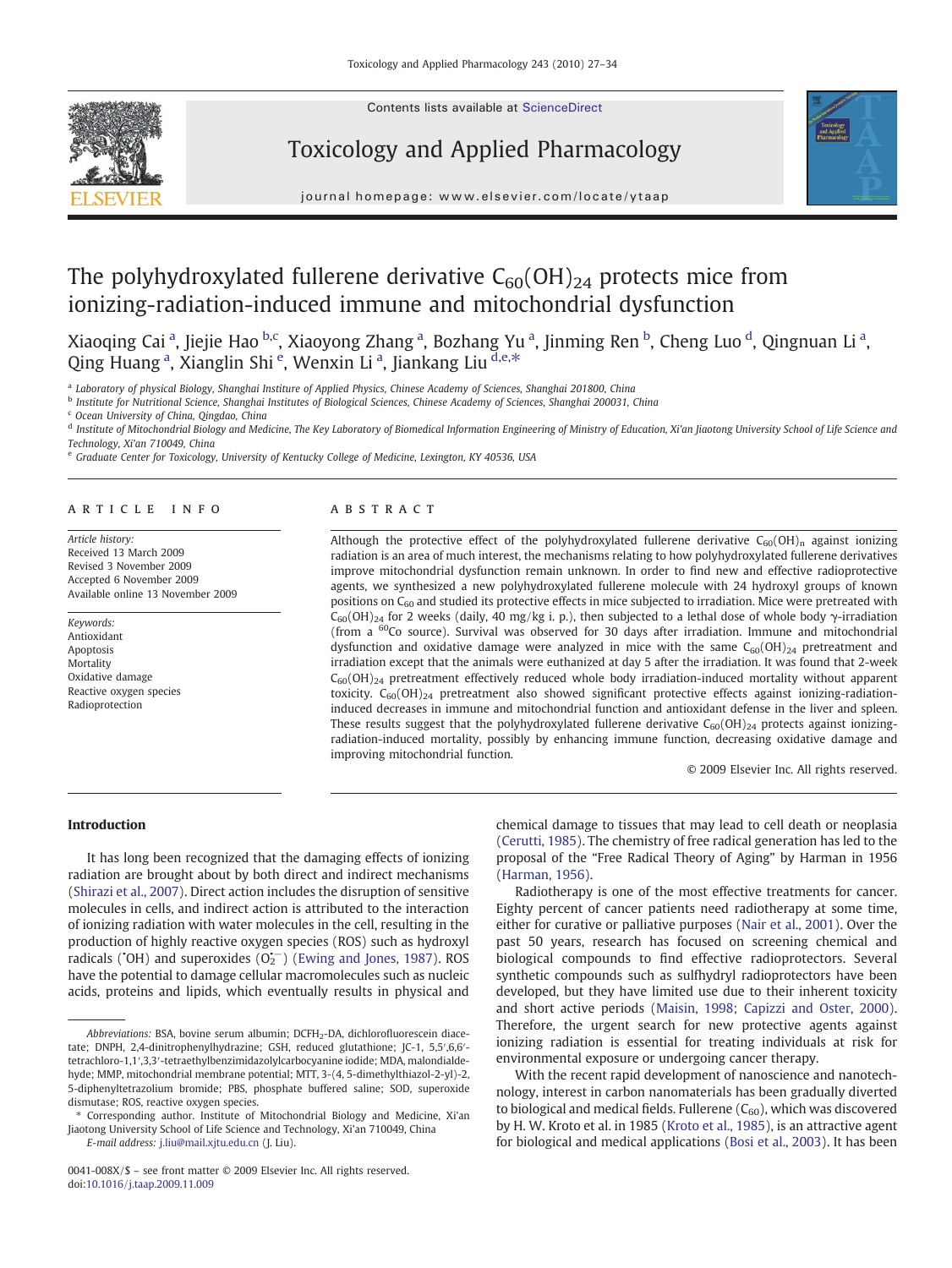shown to have anti-HIV activity ([Friedman et al., 1993\)](#page-6-0), antimicrobial activity [\(Tang et al., 2007](#page-7-0)), anti-apoptotic activity [\(Huang](#page-7-0) [et al., 1998](#page-7-0)), and neuroprotection ([Dugan et al., 1996, 1997](#page-6-0)). Polyhydroxylated fullerenes  $[C<sub>60</sub>(OH)<sub>x</sub>]$ , also known as fullerenols, are particularly efficient antioxidants ([Chiang et al., 1995](#page-6-0)). Both in vitro and in vivo studies have shown that polyhydroxylated fullerene derivatives and other fullerene derivatives are potential antioxidant agents in biological systems ([Lin et al., 1999; Dugan et al., 2001; Lai et](#page-7-0) [al., 2003; Gharbi et al., 2005; Chirico et al., 2007\)](#page-7-0), and can reduce ROSmediated neuronal death induced by heightened glutamate receptor activity ([Jin et al., 2000](#page-7-0)).

Though polyhydroxylated and carboxy- $C_{60}$  derivatives have been shown to protect stylonychia mytilus and zebrafish against ionizing radiation [\(Zhao et al., 2005; Daroczi et al., 2006](#page-7-0)). The protective effects of polyhydroxylated fullerene derivatives  $C_{60}(OH)_x$  ( $x = 22-$ 24) on rodents have not been well studied, except for one study in mice and rats ([Trajkovic et al., 2007](#page-7-0)). Recently, Dugan LL demonstrated a positive effect of the carboxylated C60 on cognitive impairment and life span in aging mice [\(Quick et al., 2008\)](#page-7-0). In addition, no studies have been conducted with structurally identified polyhydroxylated fullerene derivatives regarding the mechanisms of radioprotection against mitochondrial dysfunction. We have recently synthesized a new polyhydroxylated fullerene with the 24 hydroxyl groups on  $C_{60}$ . In the present study, we investigate the effects of  $C_{60}$  $(OH)_{24}$  on <sup>60</sup>C<sub>O</sub>  $\gamma$  radiation-induced mortality and immune dysfunction in mice, and the underlying mechanisms of mitochondrial dysfunction and oxidative damage in the spleen and liver.

### Materials and methods

Materials.  $C_{60}$  was purchased from Sigma (St. Louis, MO); carboxydichlorofluoresce in diacetate (DCFH2-DA), JC-1 and propidium iodide (PI) from Molecular Probes (Eugene, OR); Oxyblot Protein Oxidation Detection kit from Chemicon International Inc. (Temecula, CA); BCA Protein Assay Reagent kit from PIERCE (Rockford, IL); and Luminol Western blotting reagent from Santa Cruz Biotechnology. All other chemicals were purchased from China National Medicines Group, Shanghai Chemical Reagents Company.

Synthesis and characterization of  $C_{60}(OH)_{24}$ .  $C_{60}(OH)_{24}$  was synthesized in alkaline media by complete substitution of bromine atoms from  $C_{60}Br_{24}$ , which was synthesized by catalytic (FeBr<sub>3</sub>) reaction of  $C_{60}$  in Br<sub>2</sub> [\(Tebbe et al., 1992\)](#page-7-0). The  $C_{60}(OH)_{24}$  nanostructure was investigated by atomic force microscopy (AFM) and dynamic light scattering (DLS). AFM observations were performed using a Nanoscope IIIa AFM system (Veeco Instruments, Santa Barbara, USA) in the tapping mode in air with a silicon cantilever (resonance frequency, Ca. 300 KHz; length, 125 μm). AFM was used to analyze the height of fullerenol aggregates, the height difference was determined via a cross-section analysis by AFM system software. DLS measurements were performed on a DLS-820(Otsuka Electronics, Co. Ltd., Osaka, Japan) light scattering system equipped with a He-Ne laser (22 mW output power) operating at 632.8 nm at 25 °C. Each measurement was repeated at least three times.

Animal model and experimental protocol. Anti-irradiation studies of  $C_{60}(OH)_{24}$  were performed on male ICR mice ([Lee and Park, 2003,](#page-7-0) [2004\)](#page-7-0). The animals were purchased from Shanghai Laboratory Animal Co., LTD, Shanghai, China. Animals were housed five per cage in a climate-controlled, ventilated standardized sterile room according to institutional animal care and use (IACUC) protocols. The animals were, on average, 60–80 days old at the time of radiation and weighed 20–30 g. The animal model and experimental protocol were the same as described by Lee and Park ([2003, 2004\)](#page-7-0).

The animals were randomly divided into four groups with 20 animals in each group. Group 1, Control group: Mice were treated with saline (0.5 ml i.p.) for continuous 14 days without irradiation; Group 2,  $C_{60}(OH)_{24}$  pretreated without irradiation group: Mice were treated with  $C_{60}(OH)_{24}$  (40 mg/kg in 0.5 ml saline i.p.) for continuous 14 days without irradiation; Group 3, irradiation group: Mice were treated with saline (0.5 ml i.p.) for continuous 14 days with irradiation on day 15, and Group 4,  $C_{60}(OH)_{24}$  pretreated with irradiation group: Mice were treated with  $C_{60}(OH)_{24}$  (40 mg/kg in 0.5 ml saline i.p.) for continuous 14 days with irradiation on day 15.

The mice in groups 3 and 4 received a dose of 8 Gy at a dose rate of 1 Gy/min from a <sup>60</sup>Co source (Gamma Cell-40 Irradiator, Atomic Energy of Canada Ltd.) in a well-ventilated wooden box. After the irradiation, the mice were returned to climate-controlled cages with access to food and water. All animal protocols were approved by IACUC of the shanghai Institute of Applied Physics, Chinese Academy of Sciences.

Impact of  $C_{60}(OH)_{24}$  on the animal survival rate. The animal survival rate was assessed 30 days after irradiation following the experimental protocol described by Lee and Park ([2003, 2004\)](#page-7-0). Eighty mice were used for this experiment. Mice were killed by euthanasia when appeared moribund or when demonstrating greater than 20% weight loss, according to IACUC protocols.

Impact of  $C_{60}(OH)_{24}$  on the animal hemograms. Hemograms were evaluated in 32 mice (eight animals from each group) using the same animal model and experimental protocol. Blood was taken from the retro-orbital sinus/plexus using heparin-coated blood collection tubes 5 days after irradiation. Hematological parameters were analyzed using an autoanalyzer (XE, 2100, Sysmex, Tokyo, Japan).

Sample preparation for biochemical assays. Biochemical analysis was evaluated with 64 mice (16 animals from each group) using the same animal model and experimental protocol. All animals were euthanized by decapitation 5 days after irradiation. This time point was chosen based on the protocol of Lee and Park ([2003, 2004](#page-7-0)) to assess the effects of radioprotectors prior to animal death.

The livers from half of the mice (eight animals from each group) were immediately dissected and frozen at  $-80$  °C until used for determination of reduced glutathione (GSH) and malondialdehyde (MDA) levels, superoxide dismutase (SOD) enzymatic activities, or Western blotting. Livers from the other half (eight animals from each group) were immediately dissected and used to isolate liver mitochondria.

Spleens from eight mice in each group were immediately dissected to obtain suspensions of dissociated splenocytes to evaluate cell proliferation and mitochondrial membrane potential (MMP). Spleens of the other eight mice in each group were immediately dissected for flow cytometric evaluation of splenocyte apoptosis.

Preparation of liver tissue extracts. Liver tissue was homogenized with a solution of 0.3 M sucrose, 25 mM imidazole, and 1 mM EDTA, pH 7.4, containing 8.5 μM leupeptin, and 100 μg/ml aprotinin, using a homogenizer at maximum speed for 15 s. Each sample was then centrifuged at 4000  $\times$  g for 15 min at 4 °C and the resulting supernatants were stored at  $-80$  °C and used for the assays. The protein concentration in the supernatant was measured by the BCA™ Protein Assay kit (PIERCE, Rockford, IL) with bovine serum albumin (BSA) as the standard.

SOD activity assays and determination of MDA and GSH levels in liver tissue extract. SOD activity was determined using a variation of the classical NBT (nitroblue tetrazolium) method [\(Spitz and](#page-7-0) [Oberley, 1989](#page-7-0)). The experimental method employs xanthine and xanthine oxidase to generate superoxide radicals that react with 2- (4-iodophenyl)-3-(4-nitrophenol)-5-phenyltetrazoliun chloride to form a red formazan dye. SOD activity is measured by the degree of inhibition of this reaction, expressed as U/mg protein. MDA was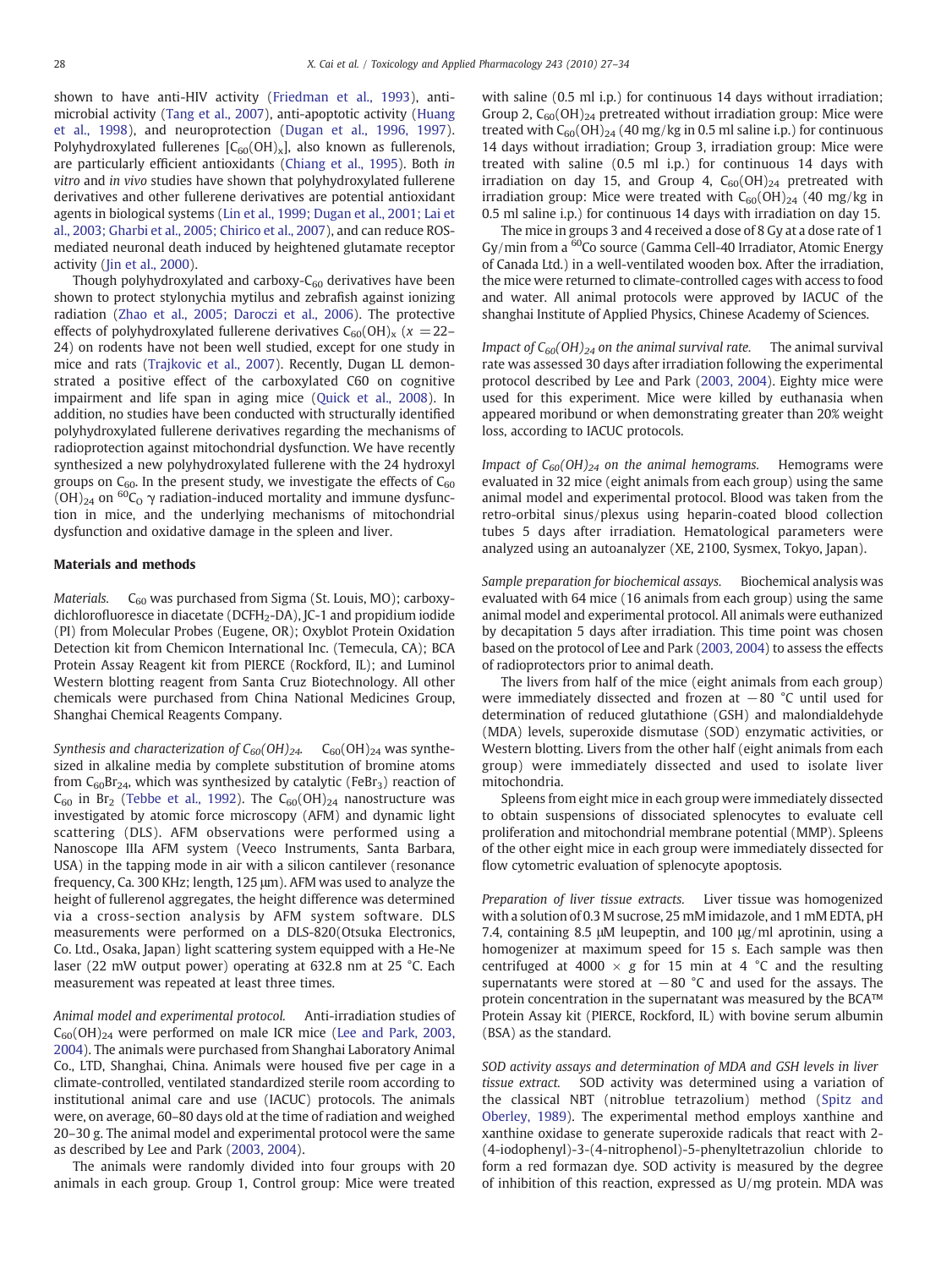<span id="page-2-0"></span>determined as an measurement of lipid peroxidation using a spectrophotometric assay for TBAS (thiobarbuturic acid-reactive substances) ([Ohkawa et al., 1979](#page-7-0)). The concentration of total glutathione was determined by the rate of formation of 5-thio-2 nitrobenzoic acid at 412 nm ( $\varepsilon$  = 1.36 × 10<sup>4</sup>M<sup>-1</sup>cm<sup>-1</sup>) as described by Akerboom and Sies [\(1981](#page-6-0)).

Preparation of liver mitochondria. Mitochondria were isolated as described ([Krahenbuhl et al., 1991](#page-7-0)) with a slight modification. Briefly, liver tissue was rinsed with saline, weighed, and put into ice-cold isolation buffer containing 0.25 M sucrose, 10 mM Tris base, 0.5 mM ethylenediaminetetraacetic acid, pH 7.4. Tissues were carefully sheared and rinsed to wash off residual blood, and then homogenized with isolation buffer. The homogenate was centrifuged at  $1000 \times g$  for 10 min and the supernatant fraction was decanted and saved. The pellet was washed with isolation buffer, and the supernatant was combined with the former saved aliquot, and centrifuged at  $10,000 \times$ g for 10 min. The mitochondrial pellet was washed twice with isolation buffer. All manipulations were carried out at 4 °C. The mitochondrial protein concentration was determined using a BCA (bicinchoninic acid) method with BSA as a standard. All aliquots of freshly prepared mitochondria were used to assay mitochondrial reactive oxygen species (ROS), and the remainder was frozen at −80 °C for other assays.

Detection of ROS and hydrogen peroxide in liver mitochondria. The production of liver mitochondrial ROS was measured by 2′,7′- dichlorofluorescin diacetate (DCFH<sub>2</sub>-DA) oxidation ([Cathcart et al.,](#page-6-0) [1983\)](#page-6-0). Freshly isolated mitochondria were incubated with 2 μM DCFH2-DA for 30 min, then washed with isolation buffer and the fluorescence was measured at 502 nm excitation and 530 nm emission on a spectrophotometer (Flex Station 384, Molecular Devices, USA). Hydrogen peroxide levels were determined using horseradish peroxidase and 2,2′-azino-bis(3-ehylbenzthiazoline-6 sulfonic acid as described by Makinen and Tenovuo ([1982\)](#page-7-0).

Detection of protein carbonyls in liver mitochondria. Protein carbonyls were assayed with the Oxyblot protein oxidation detection kit with a slight modification (Chemicon International, CA). The carbonyl groups in the protein side chains were derivatized to 2,4 dinitrophenylhydrazone by reaction with 2,4-dinitrophenylhydrazine (DNPH). The DNPH-derivatized protein samples were separated by polyacrylamide gel electrophoresis followed by Western blotting [\(Levine et al., 1990](#page-7-0)). Polyacrylamide resolving gels (12% w/v) were stained with Coomassie Brilliant Blue R250 and processed immediately for immunoblotting using the Western blotting technique.

Detection of cell proliferation of splenocytes. Mitogen concanavalin A (Con A)-stimulated proliferation of splenocytes, an index of immune function, was assayed by the method of Mosmann [\(1983](#page-7-0)). Isolated splenocytes were washed twice with PBS, adjusted to 10<sup>6</sup> cells/ml with RPMI-1640 medium, and seeded in a 96-well plate (100 μl/well) in the presence of the mitogen concanavalin A (10  $\mu$ g/ml; Sigma), then cultured in a 5% CO<sub>2</sub> humidified incubator at 37 °C for 24 h. Cells were incubated with 50 μl of 3-(4,5 dimethylthiazol-2-yl)-2,5-diphenyltetrazolium bromide (MTT) solution (5 mg/ml) for 3 h at 37  $°C$ , 5% CO<sub>2</sub>. The MTT solution was removed, and 200 μl dimethyl sulfoxide was added to each well to dissolve the formazan. Absorbance was measured at 550 nm (600 nm as a reference) on a microplate reader (SpectraMAX 190, Molecular Devices, USA).

Detection of mitochondrial membrane potential (MMP) in splenocytes. Determination of MMP was carried out using the ratiometric dye JC-1 (5,5′,6,6′-tetrachloro-1,1′,3,3′-tetraethylbenzimidazolylcarbocyanine iodide), which is a dual emission potential-sensitive probe ([Tirosh et al.,](#page-7-0)



Fig. 1. Characterization of  $C_{60}(OH)_{24}$ . The AFM images of an aqueous suspension of  $C_{60}(OH)_{24}$ .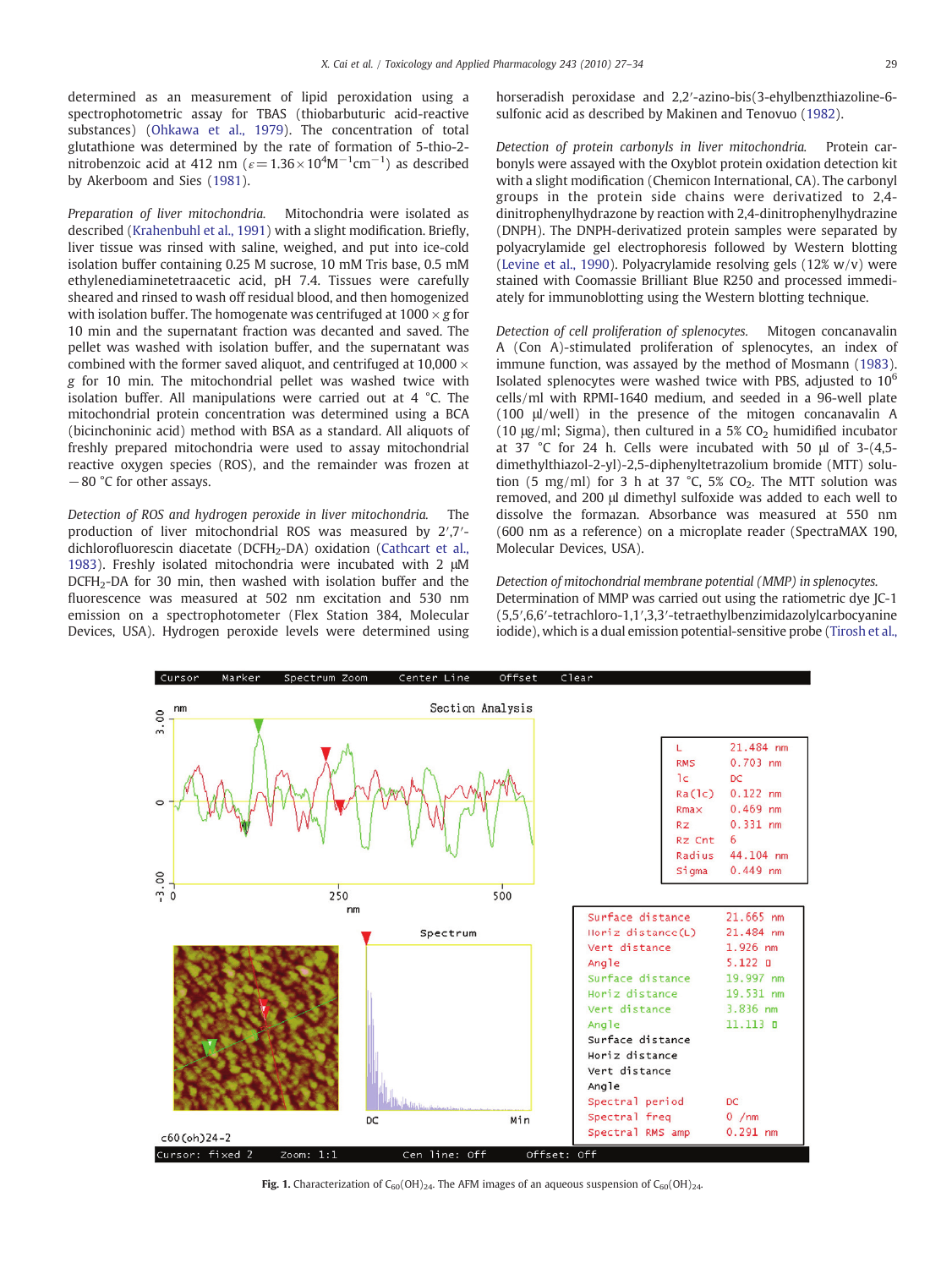<span id="page-3-0"></span>

Fig. 2. Effects of  $C_{60}(OH)_{24}$  on the survival of mice exposed to ionizing radiation.  $C_{60}$  $(OH)_{24}$  control group  $(C_{60}(OH)_{24}$ , rectangles), ionizing radiation group (IR, closed circles), and IR +  $C_{60}(OH)_{24}$  (triangles). The survival rate was observed over 30 days after the radiation. Each group started with 20 animals.

[2000\)](#page-7-0). Isolated splenocytes were incubated with 10 μg/ml of JC-1 for 15 min at 37 °C, washed twice with PBS and analyzed by a dualwavelength/double-beam recording spectrophotometer (Flex Station 384, Molecular Devices, USA).

Detection of apoptosis in splenocytes. The effect of  $C_{60}(OH)_{24}$  on the apoptosis rate was determined by flow cytometry after staining the cells with propidium iodide ([Park et al., 2007\)](#page-7-0). Isolated splenocytes were washed three times in phosphate buffer saline (PBS, PH 7.4) to about  $10^5$  cells per ml, and fixed with 70% ethanol at  $-80$  °C. The fixed cells were then centrifuged and washed with PBS. The cells were treated with 1 unit of DNase-free RNase  $(10^5 \text{ cells in } 1 \text{ ml})$ , and incubated for 30 min at 37 °C. Propidium iodide (50 μl, 1 mg/ml) was added directly to the cell suspension. The percentage of cells containing sub-G1 DNA were measured with a FACStar flow cytometer (Becton Dickinson, San Jose, CA) and analyzed using lysis II and Cellfit software (Becton Dickinson).

Statistical analysis. Results are expressed as means $\pm$  SE and statistical comparisons between groups were performed using oneway ANOVA followed by post-hoc comparison using Tukey/Kramer HSD or LSD tests in SPSS.

# Results

#### Characterization of  $C_{60}(OH)_{24}$

The molecular formula of fullerenol was found to be  $C_{60}(OH)_{24}$  with the following parameters: Fourier Transform Infrared Spectroscopy (FTIR) peaks at 3381, 1595, 1376, and 1063 cm<sup>-1</sup>; an Atmospheric Pressure Chemical Ionization Quadrupole Mass Spectrometer (APCI-MS)  $(m/z)$  of 720 [C<sub>60</sub>] and 1128 [C<sub>60</sub>(OH) $_{24}^{+}$ ]; high resolution MS (HRMS):target  $m/z = 1128.0638 \pm 0.005$ ; and net charge  $= +1$ . The obtained results are very similar to those that were previously published [\(Friedman et al., 1993; Mirkov et al., 2004\)](#page-6-0). Fullerenol aggregates were observed as shown in [Fig. 1.](#page-2-0) The height of fullerenol aggregates shown by the red arrow was about 1.9 nm and that shown by the blue arrow was about 3.8 nm. DLS measurements indicated that their average diameter was 60.2 nm in our previous publication ([Cai et al., 2008](#page-6-0)).

# $C_{60}(OH)_{24}$  increases of the survival of mice exposed to lethal whole body radiation

The animals of pretreated  $C_{60}(OH)_{24}$  without irradiation group survived with no apparent adverse effects after 30 days. Pretreatment of mice with 40 mg/kg daily for 2 weeks decreased the radiation-induced mortality when compared with the radiation control group. Pretreatment with  $C_{60}(OH)_{24}$  significantly increased the survival of animals (Fig. 2): 73.7% to 8 Gy for  $C_{60}(OH)_{24}$  survived against 0 for 30 days.

### Effect on hemograms

The hemogram analysis revealed statistically significant changes in white blood cells and platelets as shown in Table 1. The white blood cell and platelet counts were significantly reduced in the irradiated mice.  $C_{60}(OH)_{24}$  treatment significantly protected the irradiationinduced reduction of white blood cell counts. Other parameters had no significant changes.

# Effect on ROS,SOD, GSH, and MDA in the liver and liver mitochondria

Since mitochondria are both the source and target of ROS [\(Beckman and Ames, 1998\)](#page-6-0), we tested whether ionizing-radiationinduced mitochondrial dysfunction and oxidative damage are accompanied by an increase in ROS using DCF staining. As shown clearly in [Figs. 3A](#page-4-0) and B, irradiation induced a significant increase in ROS and  $H_2O_2$ , while  $C_{60}(OH)_{24}$  treatment significantly prevented the irradiation-induced increase in ROS and  $H_2O_2$ .

Ionizing radiation caused a significant decrease in the antioxidant system as shown in the reduction of the activity of SOD and the level of GSH. Pretreatment with  $C_{60}(OH)_{24}$  prevented the irradiation-induced decrease in SOD activity [\(Fig. 3](#page-4-0)C) and GSH levels ([Fig. 3](#page-4-0)D). Ionizing radiation also resulted in a significant increase in the content of MDA, a biomarker of lipid peroxide.  $C_{60}(OH)_{24}$  pretreatment leads to a significant inhibition of the irradiation-induced increase in MDA ([Fig. 3E](#page-4-0)).

#### Effect on protein carbonyls in the liver mitochondria

Protein carbonyl, an index of oxidative protein damage, was detected using the DNPH reaction followed by Western blotting of the soluble protein fraction. We measured the protein carbonyls in the liver mitochondria. Ionizing radiation resulted in a significant increase in protein carbonyls in the liver mitochondria, compared to nonirradiated controls, and pretreatment with  $C_{60}(OH)_{24}$  significantly inhibited protein carbonyl increase ([Figs. 4](#page-5-0)A, B).

# Effect on cell proliferation, mitochondrial membrane potential (MMP), and apoptosis in splenocytes

As shown in [Fig. 5A](#page-5-0), ionizing radiation resulted in a significant decrease in spleen cell proliferation, compared to control, suggesting a significant decrease in immune function. Pretreatment with  $C_{60}$  $(OH)_{24}$  significantly protected against the ionizing-radiation-induced con A-induced decrease in spleen cell proliferation.

As shown in [Fig. 5B](#page-5-0), as compared with control, ionizing radiation caused a decrease in mitochondrial membrane potential (MMP). Pretreatment with  $C_{60}(OH)_{24}$  significantly prevented the ionizingradiation-induced MMP decrease.

| Table 1               |  |
|-----------------------|--|
| Hematological levels. |  |

|                                                                                                      | Control group                                                                               | $C_{60}(OH)_{24}$ group                                                                 | IR group                                                                                        | $C_{60}(OH)_{24} + IR$<br>group                                                                         |
|------------------------------------------------------------------------------------------------------|---------------------------------------------------------------------------------------------|-----------------------------------------------------------------------------------------|-------------------------------------------------------------------------------------------------|---------------------------------------------------------------------------------------------------------|
| WBC $(10^9/l)$<br>PLT $(10^9/1)$<br>RBC $(10^{12}/1)$<br>HBG $(g/l)$<br>$MCV$ ( $fL$ )<br>MCHC (g/l) | $4.74 + 0.45$<br>$776 + 70$<br>$8.09 + 0.12$<br>$146 + 3.9$<br>$54.9 + 0.31$<br>$344 + 4.5$ | $5.24 + 0.39$<br>$839 + 53$<br>$7.9 + 0.13$<br>$152 + 0.9$<br>$53.5 + 0.5$<br>$339 + 4$ | $0.20 + 0.03**$<br>$20.2 + 2.9**$<br>$6.82 + 0.2$<br>$122 + 2.9$<br>$53.4 + 0.3$<br>$330 + 1.5$ | $1.32 + 0.1$ <sup>#</sup><br>$43.7 + 3.7$<br>$5.8 + 0.31$<br>$102 + 2.6$<br>$50.9 + 0.2$<br>$334 + 5.2$ |

WBC, white blood cells; PLT, platelets;, RBC, red blood cells; HGB, hemoglobin concentration; MCV, mean corpuscular volume; MCHC, mean cell hemoglobin concentration. The data are means  $\pm$  S.E. derived from 8 mice in each group. $*$ <sub>p</sub> $\leq$ 0.01 vs. control group and  $\#p<0.05$  vs. irradiated control group (ANOVA).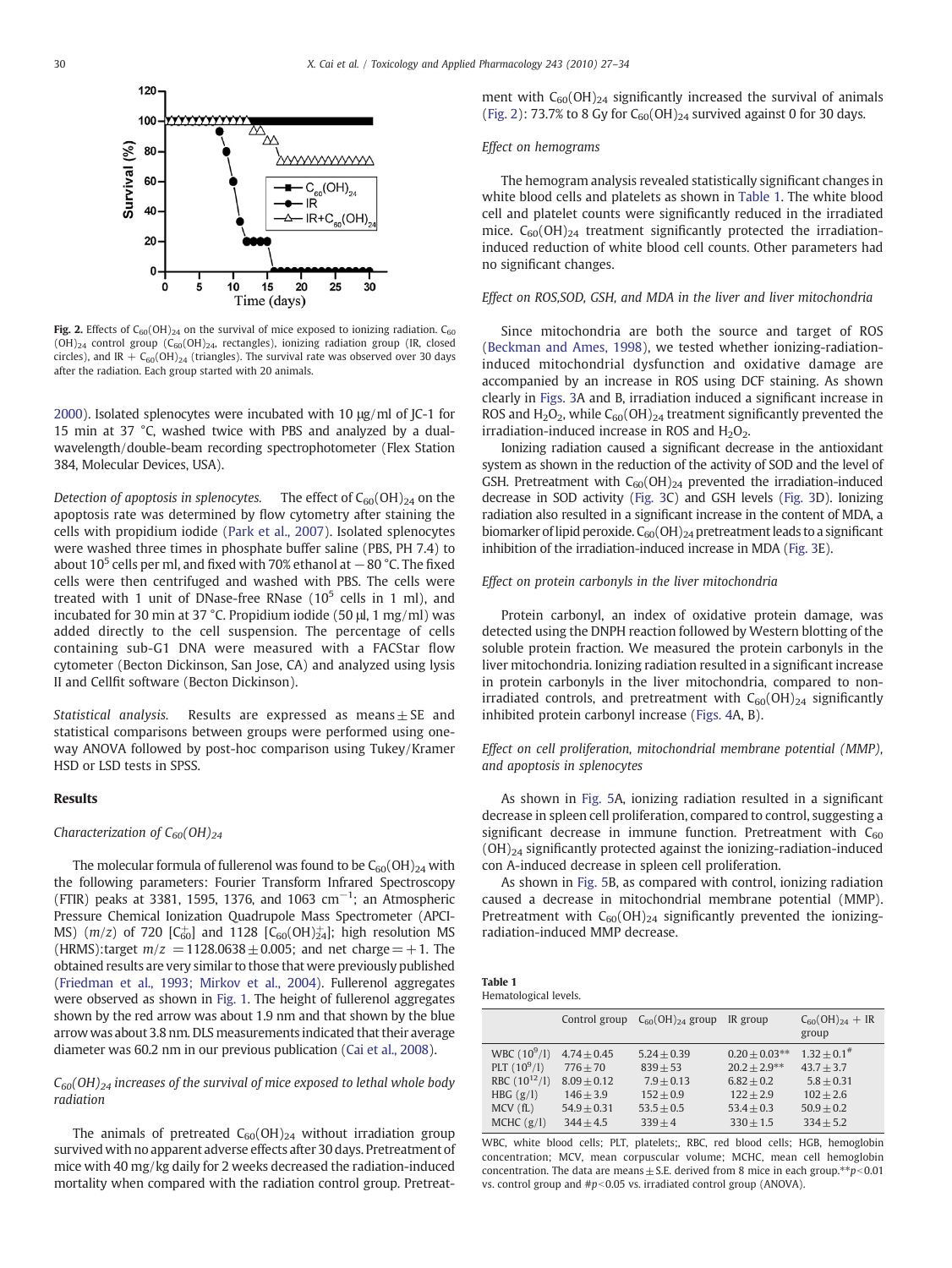<span id="page-4-0"></span>

Fig. 3. Effect of C<sub>60</sub>(OH)<sub>24</sub> on oxidant generation, SOD, GSH, and MDA in the liver and liver mitochondria. (A) Quantitative results of ROS levels of DCF staining in the liver mitochondria assayed. (B) Production of hydrogen peroxide in the liver mitochondria. (C) Activity of SOD in liver tissue extract. (D) GSH levels in liver tissue extract. (E) MDA levels in the liver tissue extract. The data are means ± SE derived from 8 mice in each group. \*\*p<0.01 vs. control group, ^^p<0.01 vs. irradiated control group and ##p<0.01 vs. irradiated  $C_{60}(OH)_{24}$  group (ANOVA).

We performed an in vitro apoptosis detection assay to determine whether  $C_{60}(OH)_{24}$  could protect ionizing-radiation-induced apoptosis in splenocytes. Representative images of sub-G1 phase cells as quantified using PI staining and flow cytometry were shown in [Fig.](#page-5-0) [5C](#page-5-0). As shown in [Fig. 5](#page-5-0)D, ionizing radiation induced a significant increase in the number of cells in sub-G1 phase, while pretreatment with  $C_{60}$  $(OH)_{24}$  prevented the ionizing-radiation-induced increase in the number of cells in sub-G1 phase, suggesting that  $C_{60}(OH)_{24}$  pretreatment can inhibit ionizing-radiation-induced apoptosis.

# Discussion

Because radiation-induced cellular damage is primarily due to the harmful effects of free radicals, compounds with direct free radical scavenging properties are of particular interest as radioprotectors. The best known radioprotectors are sulfhydryl compounds, such as cysteine and cysteamine ([Patt et al., 1949](#page-7-0)). These compounds, however, produce serious side effects due to toxicity at the doses required for radioprotection. Therefore, there is a great need to search for novel radioprotectors. Lee and Park have studied two well-known antioxidants, specifically, alpha-phenyl-N-t-butylnitrone and manganese (III) tetrakis(N-methyl-2-pyridyl)porphyrin, and found that they are effective non-sulfur-containing radiation protectors ([Lee and Park,](#page-7-0) [2003, 2004](#page-7-0)).

Because of the unique chemical and physical properties of  $C_{60}$ , water-soluble fullerene derivatives with various functional groups (e.g., −OH, −COOH, −NH2) attached to the fullerene cage are promising candidates for many biomedical applications [\(Bosi et al.,](#page-6-0) [2003\)](#page-6-0).  $C_{60}$  and its derivatives have been shown to be antioxidants [\(McEwen et al., 1992; Chiang et al., 1995](#page-7-0)) and free radical trappers in biological systems [\(Dugan et al., 1996, 1997; Tsai et al., 1997; Lin et al.,](#page-6-0) [1999\)](#page-6-0). In the present study, the in vivo role of the polyhydroxylated fullerene derivative  $C_{60}(OH)_{24}$  against ionizing radiation was investigated in mice.  $C_{60}(OH)_{24}$  significantly increased the survival rate of mice exposed to lethal doses of ionizing radiation. Previously, Trajkovic et al. ([2007](#page-7-0)) reported that one acute injection of 100 or 300 mg/kg  $C_{60}(OH)_{24}$  administered 30 min (i.v.) before a lethal and sublethal dose of X-ray irradiation offers radioprotection with a significant prolongation of mean lethal time and tissue-protective effect in rats. But Trajkovic et al. only studied the radioprotective effect of  $C_{60}(OH)_{24}$ , the protective mechanisms remains unanswered. We used a lower dose 40 mg/kg, but with 2 weeks of chronic pretreatment (i.p.), and  $\gamma$ -irradiation from a <sup>60</sup>Co source. We not only report the radioprotective effect of  $C_{60}(OH)_{24}$  in mice, but also elucidate that  $C_{60}(OH)_{24}$  protects against ionizing-radiation-induced mortality, possibly by enhancing immune function, decreasing oxidative damage and improving mitochondrial function. We administered  $C_{60}(OH)_{24}$  via i.p. injection at 40 mg/kg for 14 days, which were much lower than the dose of Trajkovic et. al. (i.v. at 100– 300 mg/kg for one time). Our results are consistent with Trajokovic et al. in protective effect but different in the doses and duration. As is known, i.v. route is not a convenient route for clinical application while a systemic route of drug delivery and longer duration of smaller dose will be more desirable in clinical application than the i.v. route.

Ionizing radiation is known to functionally alter the immune system and break self-tolerance ([Sakaguchi et al., 1994; Gridley et](#page-7-0) [al., 2002\)](#page-7-0). One of the possible protective mechanisms of  $C_{60}(OH)_{24}$ against ionizing-radiation-induced mortality might be enhancement of the immune system. As is already known, white blood cells or leukocytes are the relevant components of the immune system that defend the body against both infectious disease and foreign materials. As shown in [Table 1,](#page-3-0) ionizing radiation caused a significant decrease in white blood cell number, suggesting a marked decrease in immune function.  $C_{60}(OH)_{24}$  treatment pro-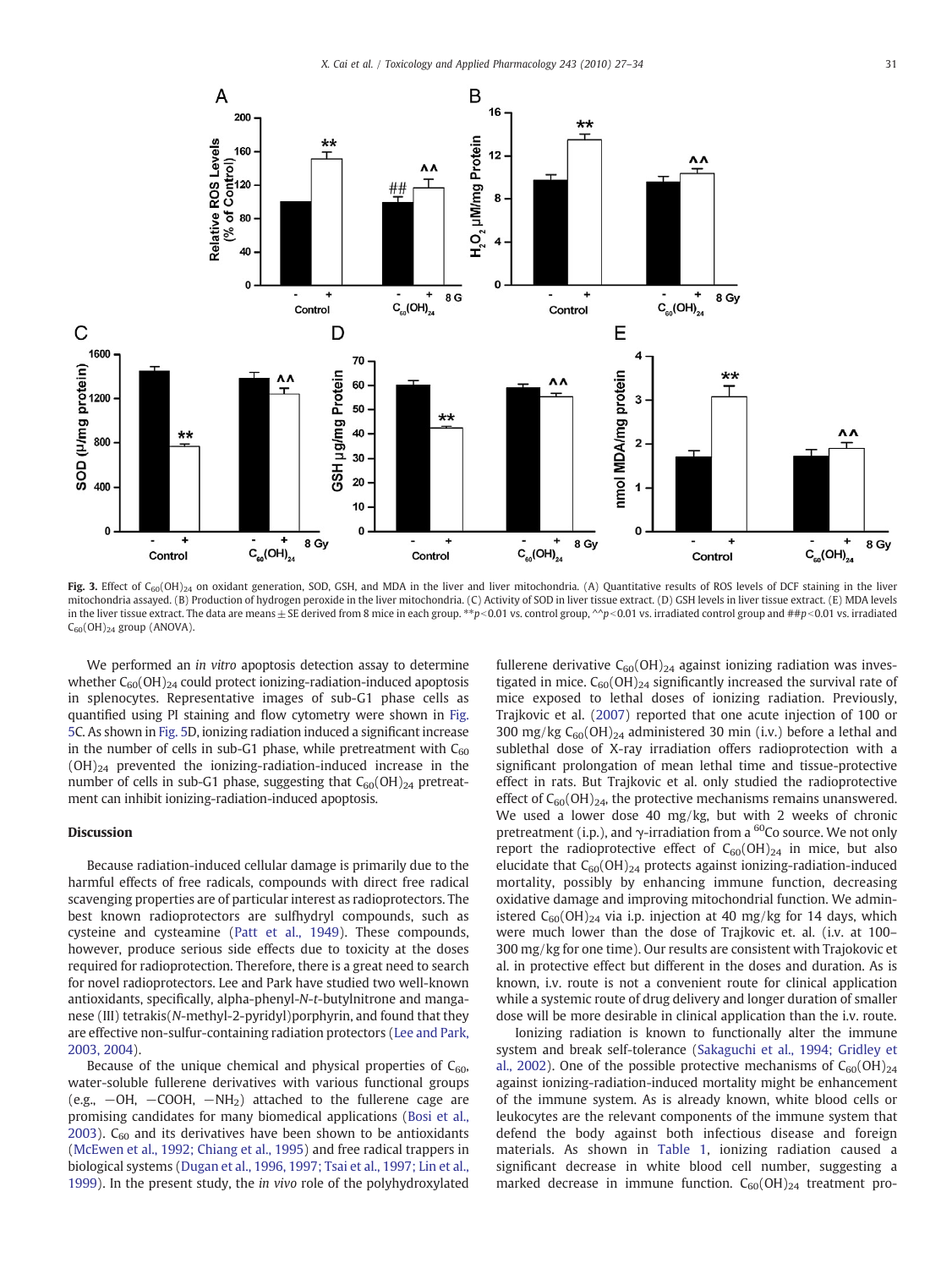<span id="page-5-0"></span>

Fig. 4. Effect of C<sub>60</sub>(OH)<sub>24</sub> on protein carbonyl levels in the liver mitochondria. (A) Liver mitochondrial protein oxidation. Representative images from one of three independent experiments are shown. Upper panel: Western blot for protein carbonyls. Lower panel: Coomassie blue staining for protein levels. (B) Quantification of the relative protein carbonyl level. Values are mean ± SE of three experiments. \*\*p<0.01 vs. control group, ^^p<0.01 vs. irradiated control group and ##p<0.01 vs. irradiated C<sub>60</sub>(OH)<sub>24</sub> group (ANOVA).

tected mice from an ionizing-radiation-induced decrease in white blood cell counts. Consistent with the blood biochemical data, our cell proliferation results from the spleen strongly support the protective effect of  $C_{60}(OH)_{24}$  on immune function. One of the possible mechanisms for the rescue immune cells from radiationinduced death of  $C_{60}(OH)_{24}$  may be related to its nanomolecular properties. This polyhydroxylated fullerene, being of nanometer scale, might be immunologically recognized and significantly captured by the reticuloendothelial cells enriched in immune organs [\(Marina et al., 2007\)](#page-7-0). Bio-distribution studies in mice by radionuclide label indicated that polyhydroxylated fullerene derivative was widely distributed in all tissues, particularly in the liver, spleen and bone ([Qingnuan et al., 2002](#page-7-0)). The high uptake of fullerenols in these key organs remarkably enhances the protective effect of the organs on  $\gamma$ -ray damage, thus increasing the immune function in whole animals.



Fig. 5. Effect of C<sub>60</sub>(OH)<sub>24</sub> on splenocytes cell proliferation, mitochondrial membrane potential, and apoptosis. (A) Cell proliferation assayed by the MTT method. The background proliferation means and SE for each group were 0.15 ± 0.02,0.13 ± 0.04, 0.16 ± 0.03, and 0.15 ± 0.01 of control, radiation, control plus C<sub>60</sub>(OH)<sub>24</sub>, and radiation plus C<sub>60</sub>(OH)<sub>24</sub>, correspondingly. (B) Mitochondrial membrane potential (MMP) assayed by JC-1 staining. Quantitative analysis of JC-1 staining with a dual-wavelength/double-beam recording spectrophotometer: a histogram showing the ratio of the intensity of red to green fluorescence. (C) Apoptosis as determined by flow cytometry after staining the cells with propidium iodide. Representative images of sub-G1 phase cells as quantified using PI staining and flow cytometry. The data are means± SE derived from 8 mice in each group.  $*p$ <0.05 and  $**p$ <0.01 vs. control group, ^p<0.05 and ^^p<0.01 vs. irradiated control group and ##p<0.01 vs. irradiated C<sub>60</sub>(OH)<sub>24</sub> group (ANOVA).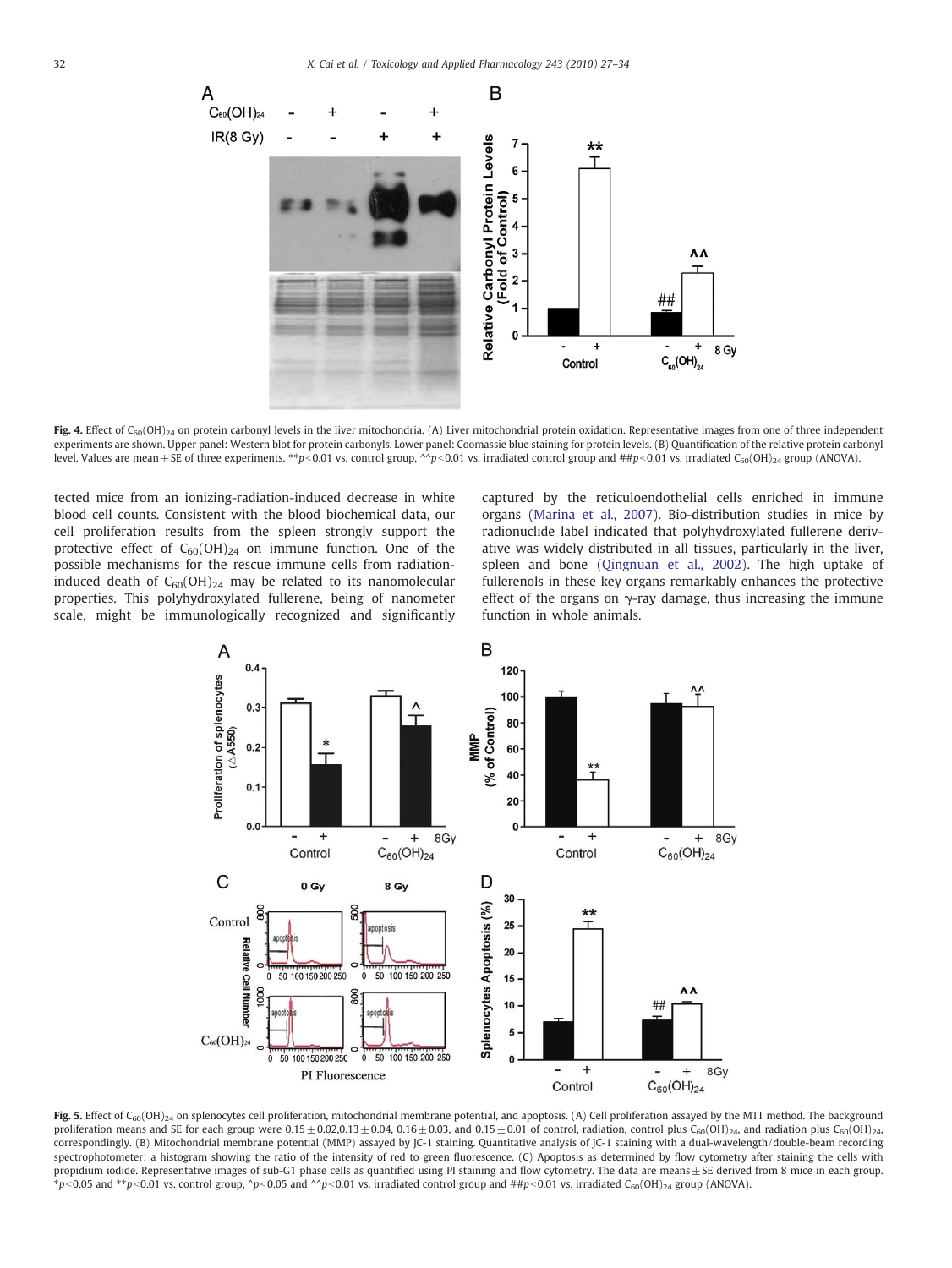<span id="page-6-0"></span>The reduction in immune function in the spleen may be caused by ionizing-radiation-induced mitochondrial dysfunction and apoptosis in this organ. Mitochondrial membrane potential reduction and oxidant generation are found when apoptosis is induced by a series of pathogenic agents. As is known, lethal irradiation provokes mitochondrial and nuclear signs of apoptosis, and both of these alterations are absent in mice bearing a p53-null mutation, suggesting that a reduction in mitochondrial potential constitutes an early irreversible step of programmed lymphocyte death in vivo [\(Zamzami](#page-7-0) [et al., 1995\)](#page-7-0). Lymphocyte apoptosis induced by dexamethasone or superantigens is accompanied by the generation of oxidants and reduction of mitochondrial membrane potential that precedes nuclear DNA fragmentation (Castedo et al., 1995; Macho et al., 1995). As we have shown in [Fig. 5B](#page-5-0) and C, radiation significantly decreased mitochondrial membrane potential and increased apoptosis. These results suggest that  $C_{60}(OH)_{24}$  enhances immune function possibly by guarding mitochondrial function and decreasing apoptosis. However, it should be pointed out that the conclusion of the result the Con A proliferation assay should be interpreted with cautions because we only utilized a single sub-optimal (off-peak) Con A concentration (10 micrograms/ml) and did not generate curves for controls. We recognize the need for generating curves with varying concentrations of Con A but we did not do so because there were very few cells available following irradiation. In addition, the proliferation was evaluated after only 24 h of mitogen exposure, which serves to further decrease the means obtained. Therefore, further studies are warranted to confirm this preliminary result of the effect of  $C_{60}(OH)_{24}$  on the splenocytes proliferation by using different concentrations of Con A and stimulating times in the future.

Mitochondria are vulnerable to oxidants because they are limited in their ability to cope with oxidative stress (de Grey, 2000). Mitochondrial DNA has been shown to be more oxidatively damaged than nuclear DNA after irradiation [\(Richter et al., 1988\)](#page-7-0). Fullerene derivatives have been shown to preferentially bind to mitochondria (Foley et al., 2002; Chirico et al., 2007). As shown in [Figs. 3 and 4](#page-4-0) for the spleen and liver,  $C_{60}(OH)_{24}$  pretreatment significantly protected mice from ionizing-radiation-induced toxicity by enhancing mitochondrial function, and inhibiting oxidant generation and oxidative damage to lipids and proteins. Our previous studies (Cai et al., 2008) have shown a dose-dependent scavenging effect of  $C_{60}(\text{OH})_{24}$  on superoxide radicals, hydroxyl radicals and lipid radicals. These results suggest that  $C_{60}(OH)_{24}$  may act as an effective mitochondrial antioxidant to protect animals from lethal irradiation.

Biological systems have evolved to develop an effective and complicated network of defense mechanisms to cope with lethal ionizing radiation [\(Lee and Park, 2004](#page-7-0)). One of the most important antioxidant enzymes is SOD, and one of the most important endogenous antioxidants is GSH. Ionizing radiation caused a marked decrease in these antioxidant systems, and pretreatment with  $C_{60}$  $(OH)_{24}$  inhibited the ionizing-radiation-induced decrease in the activity of SOD and the level of GSH as compared to the ionizing radiation group. This could also be attributed to its free radical scavenger antioxidant property.

As a new potential radioprotector for ionizing-radiation-induced damage, one must be concerned about the toxicity of fullerene or its derivatives. It was shown that aqueous suspensions of pristine fullerene  $C_{60}$  have no acute or sub-acute toxicity in vivo (Gharbi et al., 2005). Isakovic et al. (2006) showed that the soluble  $C_{60}(OH)_{24}$  has little toxicity to primary or transformed cells, with  $LD_{50}$  values as high as 800–1000 μg/ml. Ueng et al. showed that acute toxicity of fullerenol in mice had a  $LD_{50}$  value of about 1.2  $g/kg$  (i.p.), pretreatments with 0.5 and 1.0 g/kg fullerenol decreased monooxygenases in liver microsomes, but pretreatments 0.1 g/kg fullerenol had no effects [\(Ueng et al., 1997\)](#page-7-0). Our present study showed that pretreatments with 40 mg/kg fullerenol for 14 days had no obvious signs of toxicity. Therefore,  $C_{60}(OH)_{24}$  should be a potential radioprotecting agent.

In summary, our results demonstrate that chronic pretreatment with  $C_{60}(OH)_{24}$  is effective in protecting mice from ionizingradiation-induced decrease in survival and immune function, and increase in oxidant generation and oxidative damage. The possible underlying mechanisms likely involve mitochondrial protection due to its wide bio-distribution to various organs and its antioxidant activity as a free radical scavenger and/or stimulator of antioxidant defense systems. These typical properties of polyhydroxylated fullerenols make them promising radioprotective agents.

#### Acknowledgments

This study was supported by grants from the special project of Shanghai Nano-technology 0552nm033, 0652nm016 and 0752nm021 (W. L.). MOST973 program No. 2006CB705605 (W.L.), the Ministry of Health (2009ZX10004-301), the Shanghai Municipal Natural Science Foundation (08ZR1422700, 08JC1422600) and the Shanghai Science and Technical Committee (J.L.), the Chinese Academy of Sciences (J.L.), National Natural Science Foundation of China Key Program No. 30930105 and Xi'an Jiaotong University (J.L.). This study was partially supported by NIH grants, 5R01 CA119028-05, R01 CA116697, R01 ES015518, and R01 ES015375.

#### References

- Akerboom, T.P., Sies, H., 1981. Assay of glutathione, glutathione disulfide, and glutathione mixed disulfides in biological samples. Methods Enzymol. 77, 373–382.
- Beckman, K.B., Ames, B.N., 1998. The free radical theory of aging matures. Physiol. Rev. 78, 547–581.
- Bosi, S., Da Ros, T., Spalluto, G., Prato, M., 2003. Fullerene derivatives: an attractive tool for biological applications. Eur. J. Med. Chem. 38, 913–923.
- Cai, X., Jia, H., Liu, Z., Hou, B., Luo, C., Feng, Z., Li, W., Liu, J., 2008. Polyhydroxylated fullerene derivative C(60)(OH)(24) prevents mitochondrial dysfunction and oxidative damage in an MPP(+)-induced cellular model of Parkinson's disease. J. Neurosci. Res. 86, 3622–3634.
- Capizzi, R.L., Oster, W., 2000. Chemoprotective and radioprotective effects of amifostine: an update of clinical trials. Int. J. Hematol. 72, 425–435.
- Castedo, M., Macho, A., Zamzami, N., Hirsch, T., Marchetti, P., Uriel, J., Kroemer, G., 1995. Mitochondrial perturbations define lymphocytes undergoing apoptotic depletion in vivo. Eur. J. Immunol. 25, 3277–3284.
- Cathcart, R., Schwiers, E., Ames, B.N., 1983. Detection of picomole levels of hydroperoxides using a fluorescent dichlorofluorescein assay. Anal. Biochem. 134, 111–116.
- Cerutti, P.A., 1985. Prooxidant states and tumor promotion. Science 227, 375–381.
- Chiang, L.Y., Lu, F.-J., Lin, J.-T., 1995. Free radical scavenging activity of water-soluble fullerenols. Chem. Commun. 1283–1284.
- Chirico, F., Fumelli, C., Marconi, A., Tinari, A., Straface, E., Malorni, W., Pellicciari, R., Pincelli, C., 2007. Carboxyfullerenes localize within mitochondria and prevent the UVB-induced intrinsic apoptotic pathway. Exp. Dermatol. 16, 429–436.
- Daroczi, B., Kari, G., McAleer, M.F., Wolf, J.C., Rodeck, U., Dicker, A.P., 2006. In vivo radioprotection by the fullerene nanoparticle DF-1 as assessed in a zebrafish model. Clin. Cancer Res. 12, 7086–7091.
- de Grey, A.D., 2000. The reductive hotspot hypothesis: an update. Arch. Biochem. Biophys. 373, 295–301.
- Dugan, L.L., Gabrielsen, J.K., Yu, S.P., Lin, T.S., Choi, D.W., 1996. Buckminsterfullerenol free radical scavengers reduce excitotoxic and apoptotic death of cultured cortical neurons. Neurobiol. Dis. 3, 129–135.
- Dugan, L.L., Turetsky, D.M., Du, C., Lobner, D., Wheeler, M., Almli, C.R., Shen, C.K., Luh, T. Y., Choi, D.W., Lin, T.S., 1997. Carboxyfullerenes as neuroprotective agents. Proc. Natl. Acad. Sci. U. S. A. 94, 9434–9439.
- Dugan, L.L., Lovett, E.G., Quick, K.L., Lotharius, J., Lin, T.T., O'Malley, K.L., 2001. Fullerenebased antioxidants and neurodegenerative disorders. Parkinsonism Relat. Disord. 7, 243–246.
- Ewing, D., Jones, S.R., 1987. Superoxide removal and radiation protection in bacteria. Arch. Biochem. Biophys. 254, 53–62.
- Foley, S., Crowley, C., Smaihi, M., Bonfils, C., Erlanger, B.F., Seta, P., Larroque, C., 2002. Cellular localisation of a water-soluble fullerene derivative. Biochem. Biophys. Res. Commun. 294, 116–119.
- Friedman, S.H., DeCamp, D.L., Sijbesma, R.P., Srdanov, G., Wudl, F., Kenyon, G.L., 1993. Inhibition of the HIV-1 protease by fullerene derivatives: model building studies and experimental verification. J. Am. Chem. Soc. 115, 6506–6509.
- Gharbi, N., Pressac, M., Hadchouel, M., Szwarc, H., Wilson, S.R., Moussa, F., 2005. [60] fullerene is a powerful antioxidant in vivo with no acute or subacute toxicity. Nano Lett. 5, 2578–2585.
- Gridley, D.S., Pecaut, M.J., Nelson, G.A., 2002. Total-body irradiation with high-LET particles: acute and chronic effects on the immune system. Am. J. Physiol., Regul. Integr. Comp. Physiol. 282, R677–688.
- Harman, D., 1956. Aging: a theory based on free radical and radiation chemistry. J. Gerontol. 11, 298–300.